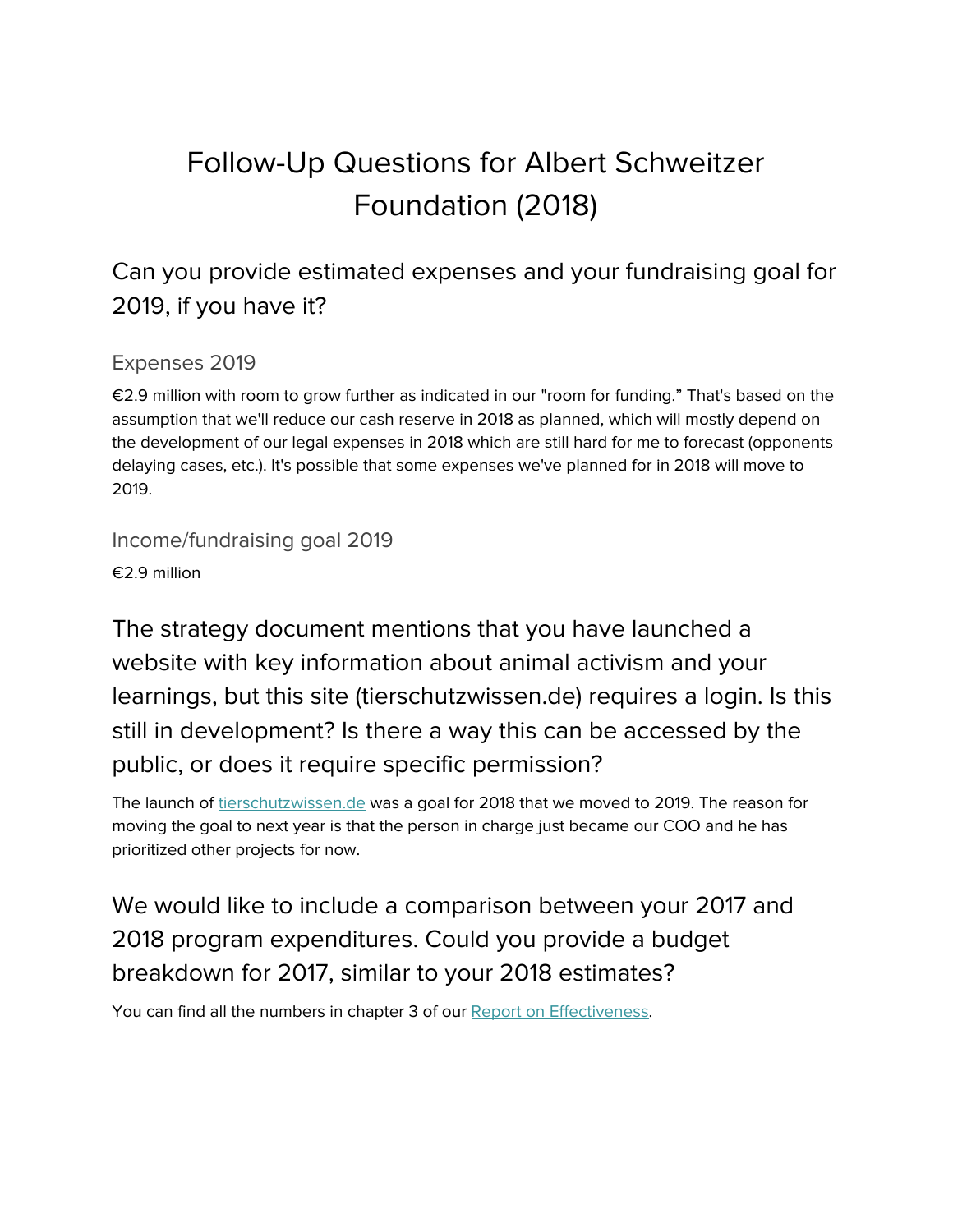# Of your corporate commitments secured in 2018, are there any individual commitments that you expect affected more than five million hens or broiler chickens (other than Nestlé and the German retailer commitment)?

Corporate commitments from 2018 set to benefit more than five million animals per year include:

- Nestlé broilers (joint victory)
- Improving welfare conditions for 81 million laying hens (mostly ASF, investigations by other groups have been very helpful)
- SPAR Group Austria to go cage-free in all of their countries: Northern Italy, Slovenia, Hungary, Croatia (joint effort but mostly ASF)
- One of Germany's largest retail chains developing a farm animal protection strategy and policy with us (just ASF)
- One of Germany's largest regional retail chains in Germany working on their farm animal protection policy with us (just ASF)
- Seven retailers joined our our aquaculture welfare initiative (just ASF)

#### How many staff members did you send our culture survey to? (We'd like to calculate the response rate.)

I sent the survey to all staff members in Germany (I think 30 at that time).

Some would argue that the development of new cultured and plant-based food technology will be the key turning point for ending animal farming, and that a shift in public attitudes will naturally follow. What role does ASF play in facilitating the development and acceptance of technologies?

While we do hope that the development of new cultured and plant-based food technology will be the key turning point for ending animal farming, and that a shift in public attitudes will naturally follow, we're probably in the less optimistic half of effectiveness-minded groups. We fear that lawmakers, regulators, the media, and the public will be far less open to change than we'd like them to be. Nonetheless, we're speaking out for plant-based meats all the time (to our email subscribers, lawmakers, food businesses, influencers) and we're taking opportunities to speak out for cultured meat as well (same channels but at a lower frequency), all of which mostly covers acceptance. Regarding the development of plant-based alternatives, we're quite active at matching companies (e.g., developers of egg alternatives with producers of vegetarian/vegan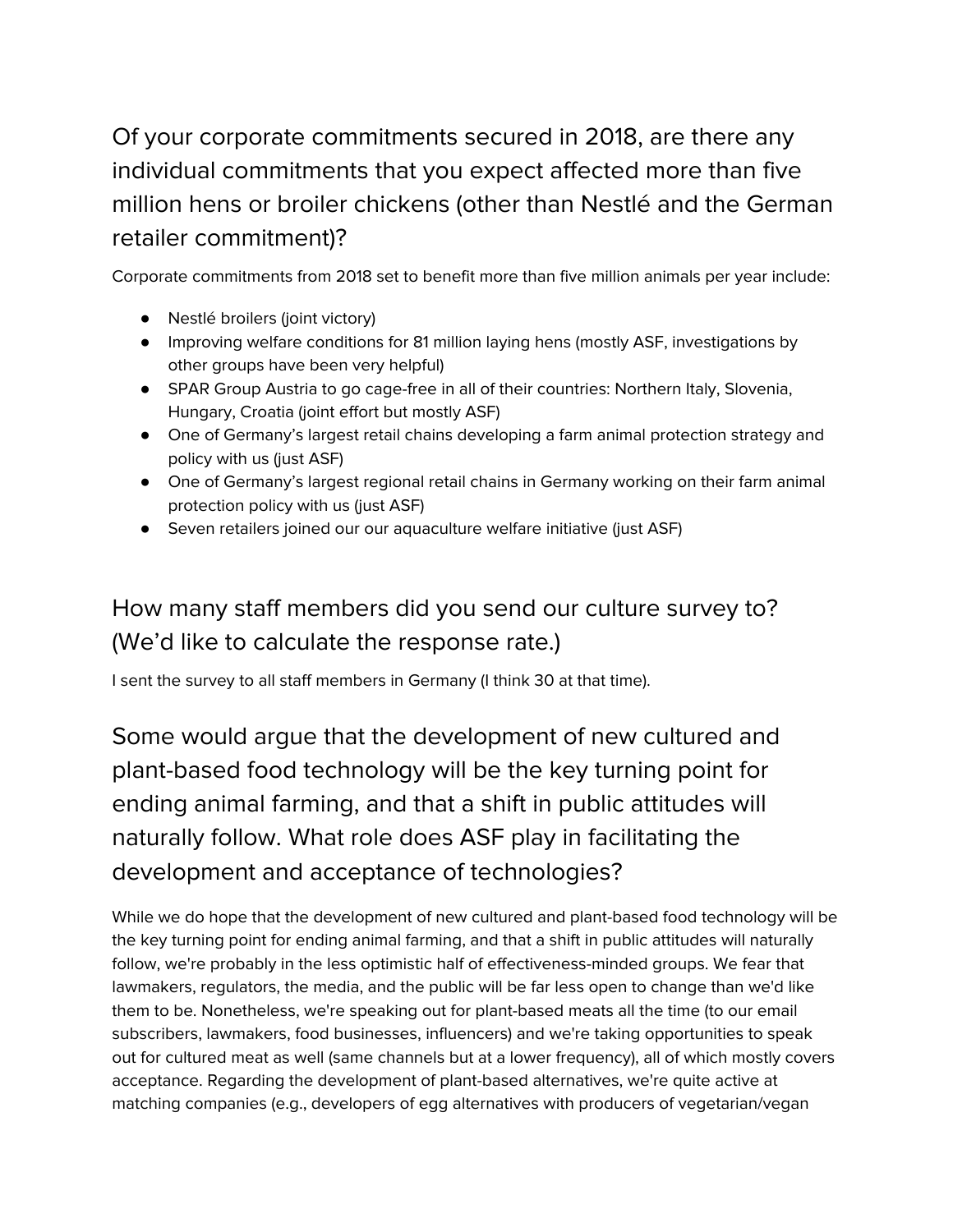products). I don't think we play a very relevant role at helping with the development of cultured food.

# Given that the corporate pledges ASF campaigns for are non-binding, how can we be sure that they meaningfully support improvements in farmed animal welfare?

Since we mostly work with German companies, this hasn't been an issue in the past at all. German companies usually do first and talk later (so most of our cage-free victories were only announced after the transition to 100% cage-free eggs or just a couple of months before that). The work we've been recently doing (broilers, fish) is different as the higher welfare alternatives are hardly available. However, we've yet to encounter a German company that pledges to do something and doesn't follow through (the case that comes closest to an exception is that Metro Germany couldn't switch their egg product to 100% cage-free because of the Fipronil crisis—so the switch got delayed). Also, we haven't met a company that pledges first and checks feasibility later (which sometimes seems to happen in the U.S.). German companies usually won't pledge before they've finished negotiations with their suppliers.

The story is somewhat different in Poland. Neither we nor anybody else has experience with how well companies follow through with their pledges. We'll certainly monitor the developments in the egg industry and keep following up with the companies we've convinced to go cage-free. We'll work with other groups doing so (we're fans of CIWF's EggTrack).

# How tractable is promoting concern for farmed animals in Poland? Do you find that different kinds of work are more less effective there due to cultural or political differences?

The biggest differences we see in Poland is that companies need more pressure to commit. The main reason seems to be that the cage-egg industry was already in decline when we jumped on the topic in Germany. There is less awareness and less momentum in Poland (though the Polish groups recently arrived at 100 commitments combined). Fortunately, we don't have to rely on promoting public concern for farmed animals in Poland as we find general concern to be high enough for conducting corporate outreach. I think that's true for the entire E.U. (see page 10 of this [report\)](http://eurogrourb.cluster020.hosting.ovh.net/wp-content/uploads/Eurobarometer-2016-Animal-Welfare.pdf). We have a strong corporate outreach focus in Poland, so I can't talk much about different kinds of work. Our first impression is that consumer outreach for increased plant-based eating isn't easier than it is in Germany.